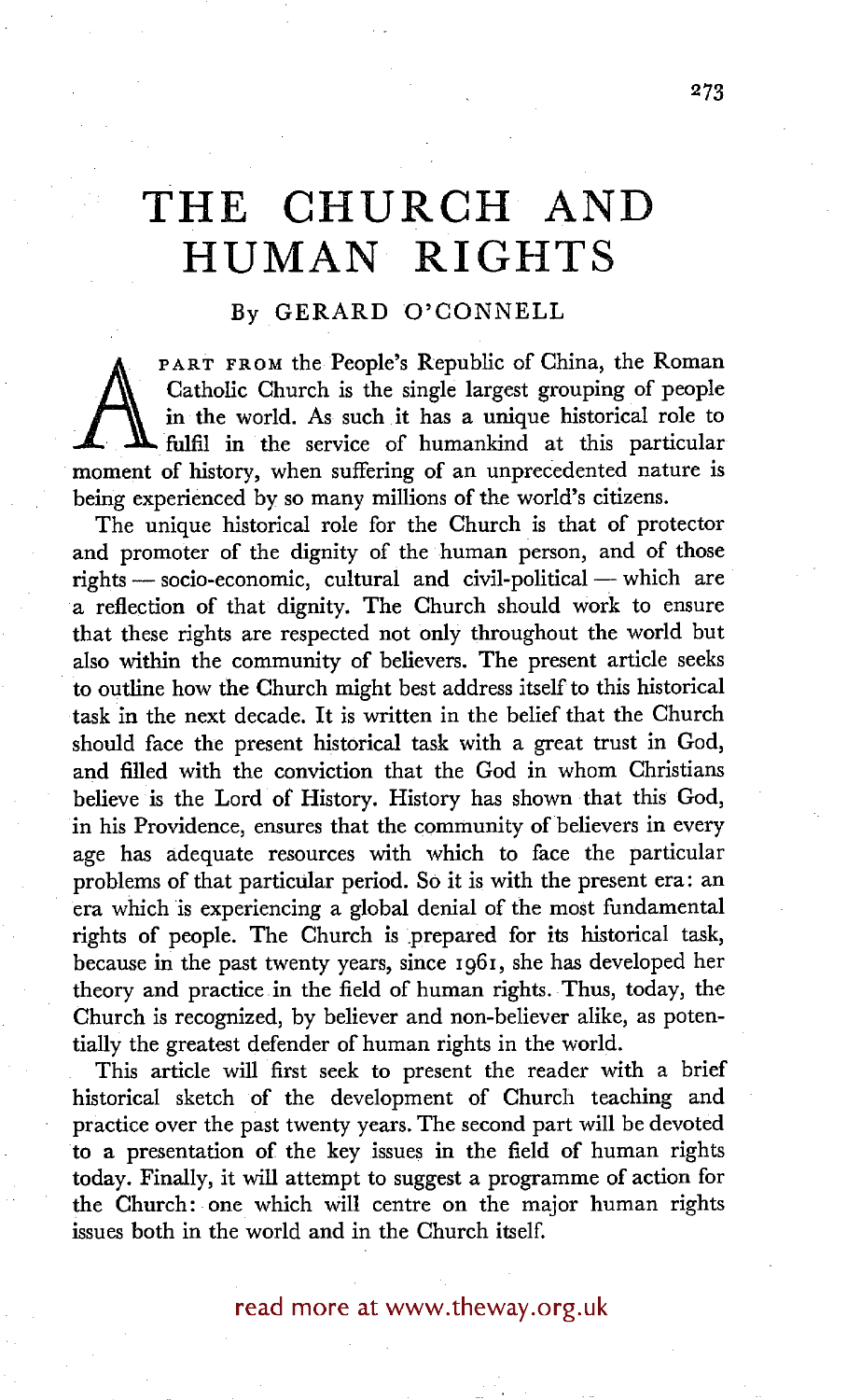Less than twenty years ago, when the Catholic Church was preparing for the Second Vatican Council, a number of preparatory documents were drafted: seventy in all. Only one of these seventy was devoted to the social order. This accurately reflected the place that catholic social teaching had in the minds of most church people. This single document soon gave place to another, *Schema* XIII, which went through many adventures before it finally emerged as the Pastoral Constitution, 'The Church in the Modern World'. This soon became the *Magna Carta* for church social teaching and practice.

A debt of gratitude for this document is owed to Pope John XXIII. His writings, *Mater et Magistra* (1961) and *Pacem in Terris* (written on his death-bed, 1963) helped to inspire the council fathers' deliberations, caught the imagination of the world, and facilitated the birth of *Gaudium et Spes.* Gratitude too must go to Pope Paul VI, who guaranteed the eventual existence of the document, and who contributed in no small way to the awakening of the catholic conscience through the documents of his own pontificate: *Ecclesiam Suam* (I964) , *Populorum Progressio* (Easter Sunday, I967) , and *Octogesima Adveniens* (15 May 197I ). Finally, in this list of acknowledgments, two other names must be mentioned: Dr Lukas Fischer of the World Council of Churches, and Dom Helder Camara. Dr Fischer made some valuable theoretical contributions, and Dom Helder, as secretary of the Brazilian Bishops'Conference, gave the initial impetus that ultimately led to the birth of the document. This pastoral constitution became the inevitable point of departure for subsequent church teaching. As Charles Moeller writes:

It seems to me that the introduction of the theme 'the image of God' in connection with the presence of the Church in the world is just as important a fact as the adoption of the themes of 'collegiality' and 'people of God' in *Lumen Gentiura.... 1* 

The introduction of the theme 'man made in the image of God', and the further focus on the dignity of the human person, gave a substantial basis for subsequent teaching and activity in the field of social justice.

Documents alone do not change the world. One also needs structures to give life to the fine words of the documents. Paul VI, keenly aware of this fact, created the Pontifical Commission for

<sup>&</sup>lt;sup>1</sup> Commentary on the Documents of Vatican II, ed. Vorgrimler (London/New York,  $1969$ , vol 5, p 5, note 4.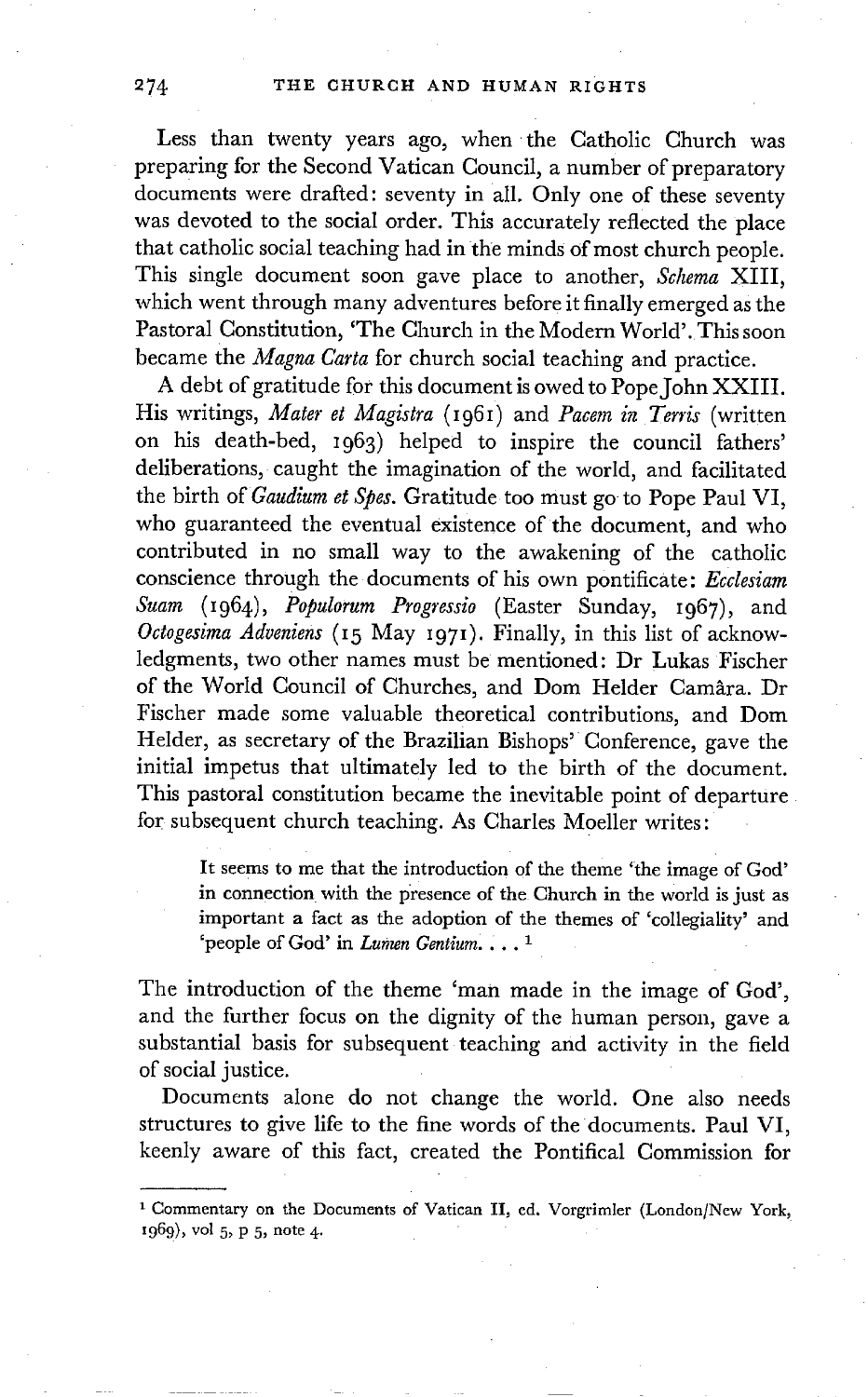Justice and Peace in 1966. To it he gave the task of ensuring that the Church's social teaching became a living reality. The early years of the Commission's life were marked by solid research, the spirit of dialogue, a sense of creativity, and a feeling of joy that flowed from the recognition that the gospel had indeed meaning for modern man, and could surely be of service to the peoples of the world.

The Pontifical Commission soon gave birth to similar bodies in different parts of the world, which in turn bore much fruit, 'though not without suffering', imprisonment, harassment, and even death. One has only to think of the Justice and Peace Commissions of Rhodesia, Brazil, South Korea, Chile, to name but a few. These, and many more, continue to give solid and active witness to the love of God for people. But in some countries the commissions were moving too fast for some people, and often they did not have full episcopal backing. Hence, in the latter years of his reign, Paul VI brought the Pontifical Commission under the direct control of the Secretariat of State. The result was that its original charisma became formalized, and its creativity and work watered down. Soon many of the members of the original Commission left it for other work.

At the present moment, the Commission is experiencing a period of waiting for a decisive lead. Under the first months of John Paul II, it has felt itself committed to a role of affirmation of the Church's position, rather than to one of creative research and dialogue. But these are early days in the reign of the new Pope; and it is to be hoped that the spirit of research, dialogue and creativity will again be given free rein both within and outside the Commission. The Universal Church, as well as the many local Churches, need the inspiration, creative impulse and strong encouragement that only the Vatican's Justice and Peace Commission can give them, if they are to fulfil their historical task and face the challenges of the next decade.

As a result of her lived experience over the past twenty years, the Church has come to realize, ever more clearly, that she does not have an economic programme to offer the world, nor a political system that she can present as God-given, nor a social model that is valid for all times. She has come to recognize the need to remain independent of every political system. She can usefully fulfil the role of independent critic, but she must never totally identify with any political system. She knows in advance that every political system will be found wanting; no one of them can institute the kingdom of God on earth.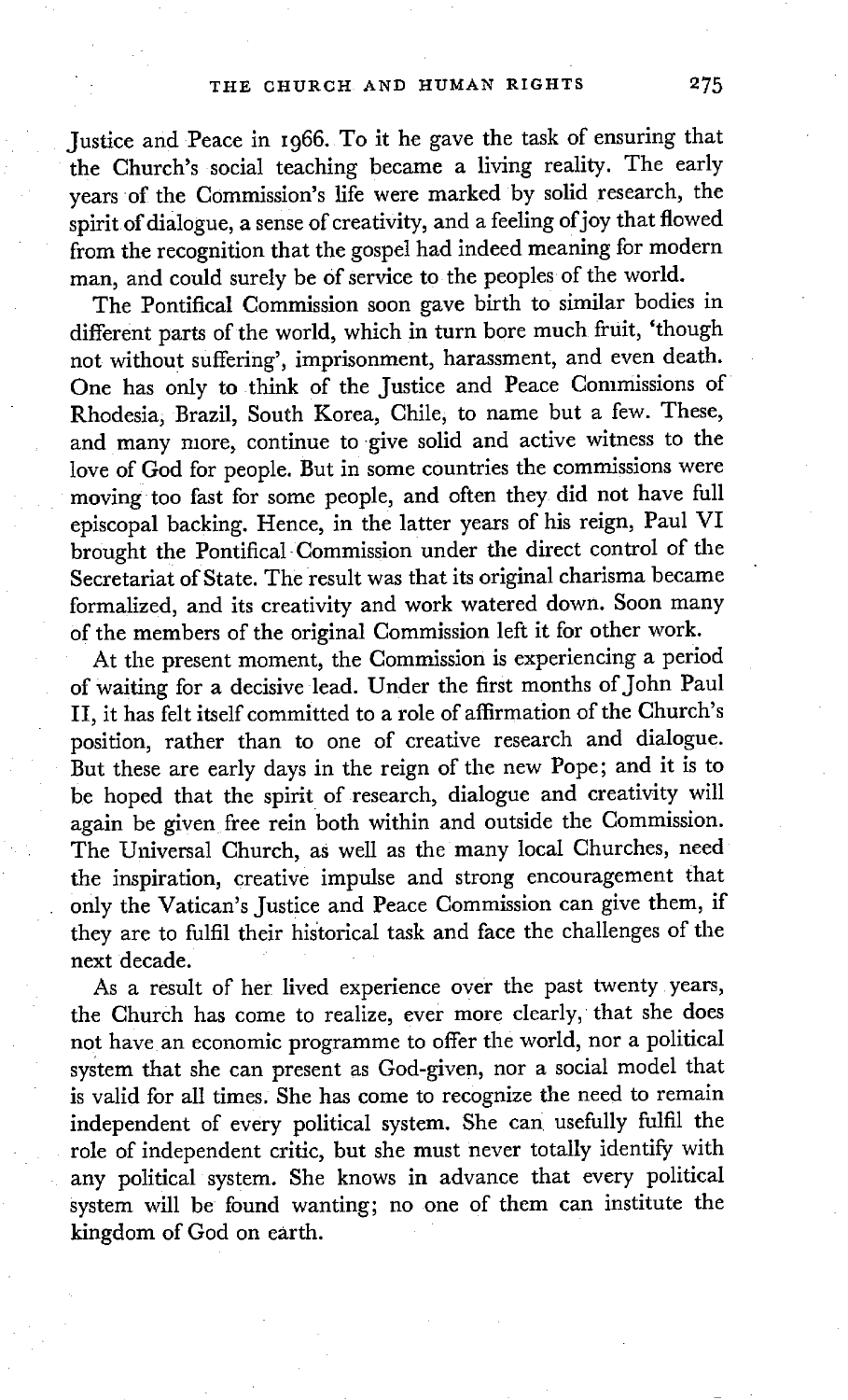The Church has also come to realize, as Pope John Paul II pointed out in his first encyclical, that she does have a certain criterion by which to judge the different economic, social, political and cultural programmes that are offered to the people. These criteria are the human person and those rights which are a reflection of the person's dignity.<sup>2</sup> The Church examines in the light of these rights each programme that is offered and put into practice in a particular State. Often she is forced to take a stance in the name of these rights. The rights reflect the dignity of the person; and it is the person who is the central concern of the Church. In the past twenty years, the dignity of the human person has become one of the central and unifying themes of her teaching and pastoral activity; since it is founded on the fact that the human person is made in the image and likeness of God, is redeemed by the Son of God Incarnate, and is called and destined by the Spirit to the fulness of life, in that future world which the Book of Revelation calls 'the home of justice'.

It is with this preparation, and armed with these criteria, that the Catholic Church faces the problems of the 'eighties. As she enters this new decade, she is confronted by a world where even the most fundamental rights are being denied to individuals and to whole peoples, as a result of national and international politico-economic programmes. In order to understand the task facing the Church, it is important that the reader understand clearly the contemporary problems.

Today, the greatest suffering is experienced where fundamental socio-economic rights are being denied to the younger section of the world's population. According to the World Food Congress's assessment in i974, and matters have not improved since, the overall situation is as follows:

- I. There are in the world at the present time at least 2oo million suffering children -- almost one out of every seven children in the world.
- 2. Of the 200 million, children under 5 years of age fall into the following categories:

(a) Suffering from severe malnutrition at any given time: I o million. Here the child is in danger of dying, unless something is done immediately.

<sup>2</sup> These rights are spelled out in the Universal Declaration of Human Rights, in the Covenant on Soclo-Economlc and Cultural Rights, and in the Covenant on Civil and Political Rights.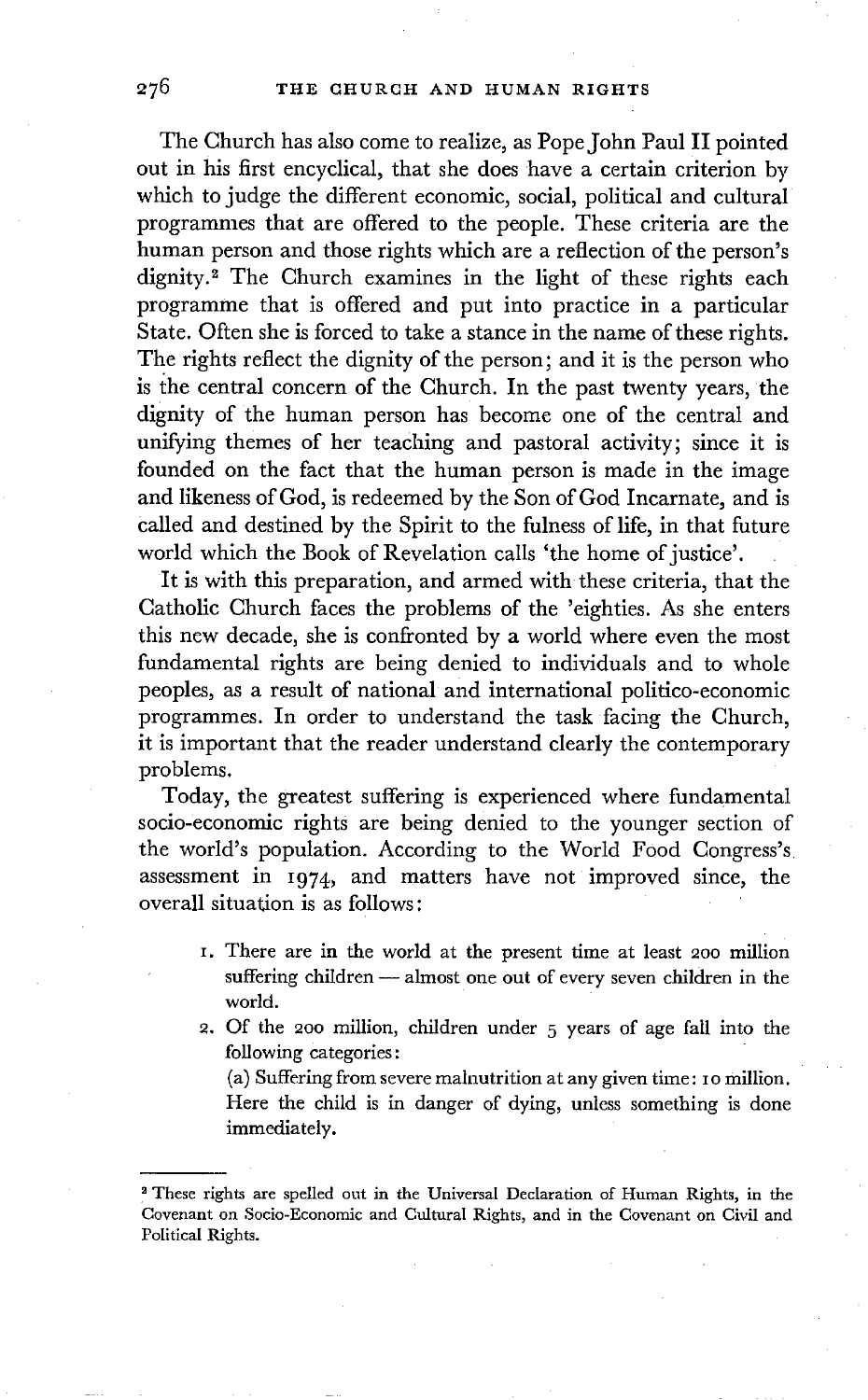(b) Suffering from moderate malnutrition: 80 million. Unless help is given soon, these too will die.

(c) Suffering from less obvious, and more difficult to define, forms of malnutrition: 120 million.

- 3. As a result, about 50 per cent of all young children in the developing countries may be inadequately nourished.
- 4. More than half of the total deaths in developing countries are at present among children under 5 years of age.
- 5. Most seriously affected by the economic crisis in thirty-two countries are 4o0 million young people (I5 years and under). Most are suffering from malnutrition.
- 6. Of the 18 million blind people in the world, a very large proportion are children, whose blindness, which can be prevented, is the result of a lack of proper nutrients, such as Vitamin A, poor health care, and polluted water.
- 7. Among young african children, 85 per cent of the deaths could be prevented by providing clean drinking water, environmental sanitation, and education in nutrition and in health.<sup>3</sup>

The net result of this malnutrition is that millions die; whilst of those who live many become a part of a new generation of deformed or handicapped people: one that can be counted in millions.<sup>4</sup>

When one examines the other socio-economic and cultural rights of people, one sees that in most cases they are aspirations rather than realities. In the field of primary education, for instance, where basic literacy skills are taught, 26 per cent of african children, 37 per cent of asian children, and 50 per cent of latin-american children never reach literacy levels. Millions lack a home; whilst a job is part of an impossible dream.

In the field of civil and political rights there is much suffering too. Today, in III countries of the world, under every political system, there are 'prisoners of conscience': that is, men and women detained for their beliefs, colour, sex, ethnic origin, language or religion, who have never used or advocated violence. These prisoners might number a half-million. There are hundreds of thousands of other prisoners, too, who are in jail for political reasons. Many of these have been tortured, many more are suffering in forced labour camps.

<sup>&</sup>lt;sup>8</sup> UNICEF Conference, Lomé, Togo, 1972.

<sup>&</sup>lt;sup>4</sup> At the World Food Congress, Rome, 1974, it was pointed out that:

<sup>(</sup>a) Twenty dollars *pro capita* would be adequate to pay for food and nutrition for at least 50 million children each year.

<sup>(</sup>b) Vitamin A could be provided at a cost of one dollar for every fifty children,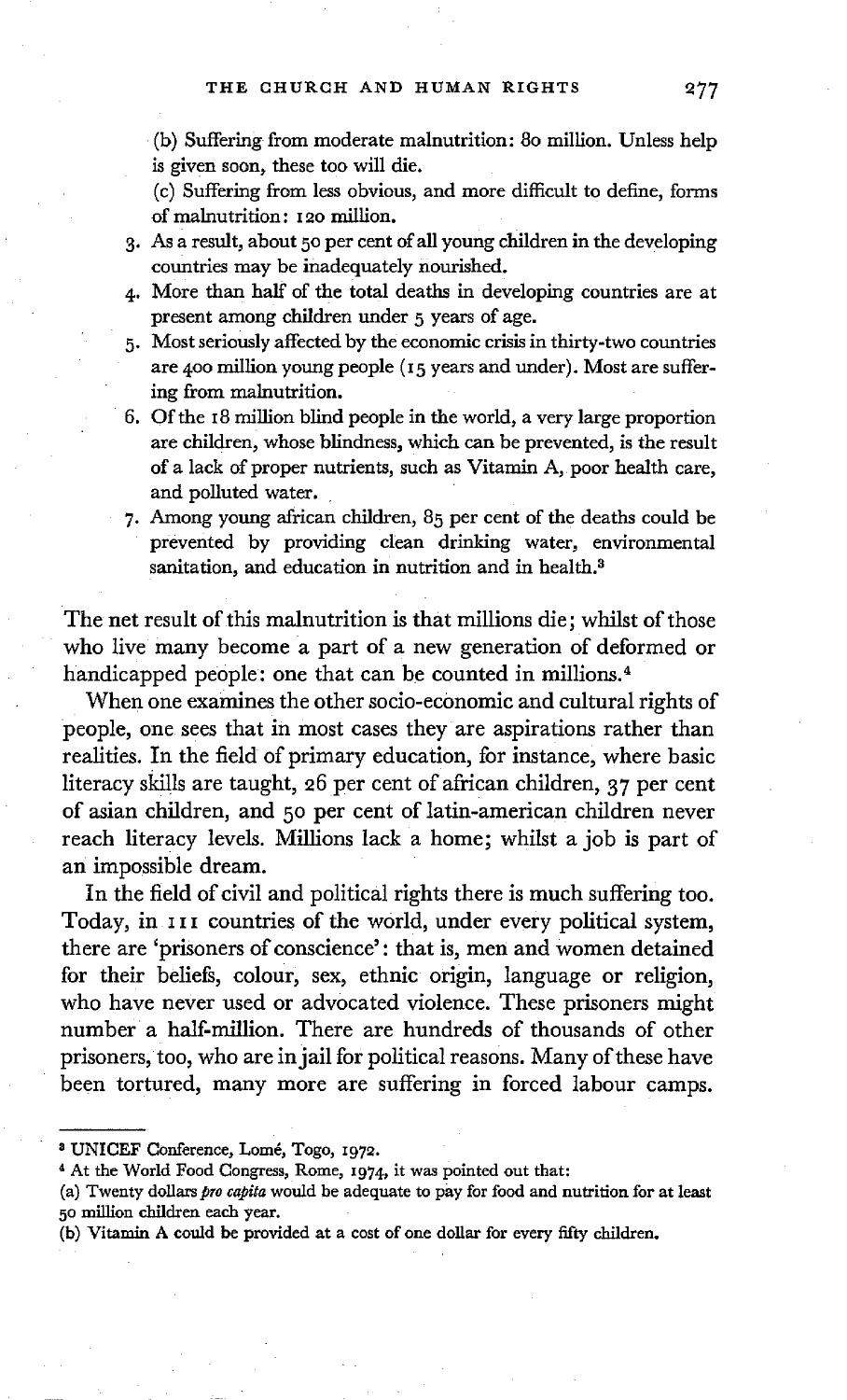Some are sent to psychiatric hospitals or to re-education centres for rehabilitation. More are confined in maximum security prisons; others simply disappear off the face of the earth; whilst still others are harassed and condemned to what John Paul II called 'a civil death'. The list is long, but each category that is named witnesses to the same fact: the dignity of the human person is flouted.

Finally, in this catalogue of denial of fundamental human rights, there is one other subject that cannot be ignored because it impinges on their totality, and is one of the reasons for the lack of resources to feed the hungry. This subject is the arms race, and the arms stockpiling. On a global scale, this is the most terrifying spectre. The military establishments of the great powers, and of some not so great, have created such a powder-keg on earth that the world's future is one of total uncertainty. In March I978 , the jesuit-run Centre of Concern in Washington, D.C., in its monthly news-letter, outlined the link between the arms race and underdevelopment in the world:

Military expenditures throughout the world are staggering in themselves, but particularly when related to the human needs of millions of people in the developing countries. Of the total 239 billion-dollar world-figure for military costs, developing countries accounted for  $50$  billion dollars. World health and education expenditures  $-428$ billion dollars -- surpassed the military budget by 139 billion. But the 59 billion-dollar military budget of the developing countries amounted to 3 billion more than their budget for human services (health and education). Total economic aid to these countries came to a miniscule  $5$  per cent of world military expenditure.<sup>5</sup>

Add to this hazard the new peril of nuclear power, and it is not difficult to see how the fundamental rights of every living and future citizen of this universe are in danger of total denial.

What then is the Catholic Church to do in the next decade, faced as it is by such overwhelming problems on the global scale? It is the present writer's conviction that it must, in the words of the 32nd General Congregation of the Jesuits (1974-75), 'engage . . . under the standard of the Cross. The crucial struggle today is being waged on the field of faith, and the justice integral to it'.<sup>6</sup> The human person, and the peoples of every nation, today need the Church more than ever before. They need to be offered faith, they need to be given hope in the future, and they need a strong protector

*n Center Focus,* Issue 24 (March 1978).

<sup>&</sup>lt;sup>6</sup> Cf Supplement to The Way, 29/30 (Spring 1977), p 12.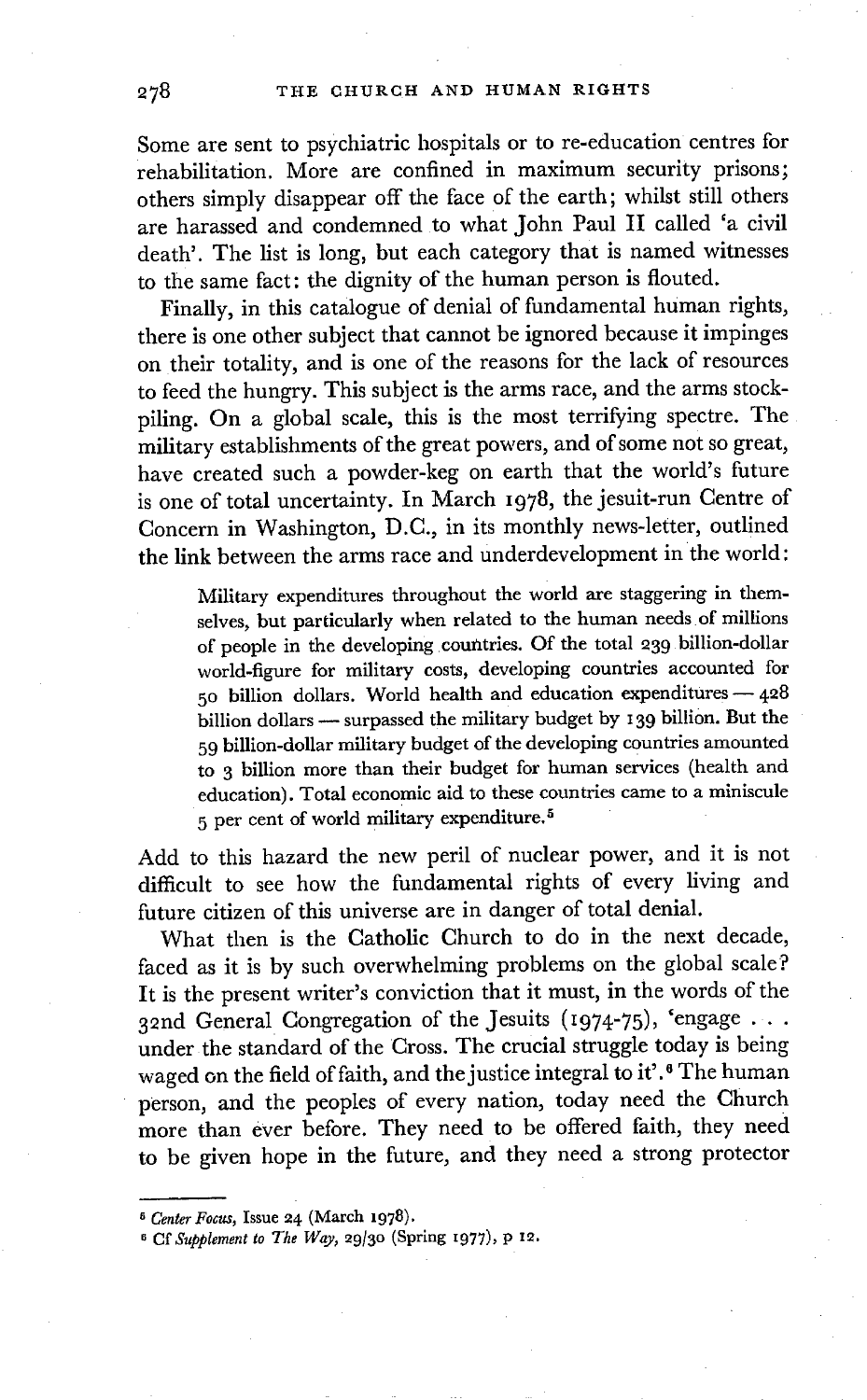of their most basic rights as human beings. The Church must preach the message of hope in the risen Lord to these people, because their situation often leads to despair. The Church must work for the full respect of human rights on the world scene, and she must respect those same rights within the community of believers.

In her work for human rights, the Church should adopt a 'holistic' approach, thereby emphasizing that all human rights are interlocked, and that to deny one does injury to all. This approach shows the linkages between the socio-economic structure of society and the civil-political protections afforded to its citizens. This approach, embodied by the Two Covenants, is feared by some people because it definitely moves 'beyond humanitarianism' to imply structural change in some societies .... **<sup>7</sup>**

In the view of this writer, the Church in the 'eighties should focus its attention on the right to life. Traditionally, this has been understood as the fight against abortion; but this problem is only a fraction of the total reality connected with the right to life. The struggle for the right to life is the struggle to save hundreds of millions of people from starvation, from deformation or serious handicap in life. This is the most urgent and crucial struggle of the moment. Here the Church must adopt a dual strategy; to continue and develop its relief work, in liaison with other organizations, and to work for a new international economic order. Relief is necessary: yet this cannot, in the long run, solve the major problem of the lack of food. The problem of the world-wide distribution of resources must be tackled. As every serious study of the problem has shown, the essence of world hunger is a distribution problem, not a problem of insufficient resources. China, Cuba, the USSR, the USA and the Vatican all agree on this point. The problem is how to bring about a new international economic order, as advocated by the nonaligned countries at many UN meetings. The problem is how to create a political will among the world super-powers, and among the block of nations like the EEC, which will agree to a new international economic order. The Church can hetp to bring this about by helping to form coalitions with other organizations who also advocate such a new order, and by teaching her own members what the real problems are: thus inspiring them to act in their individual and collective capacities to resolve them. In seeking to combat abortion, the Church often seeks to change the laws of

<sup>&</sup>lt;sup>7</sup> Cf Center Focus, Issue 28 (November 1978).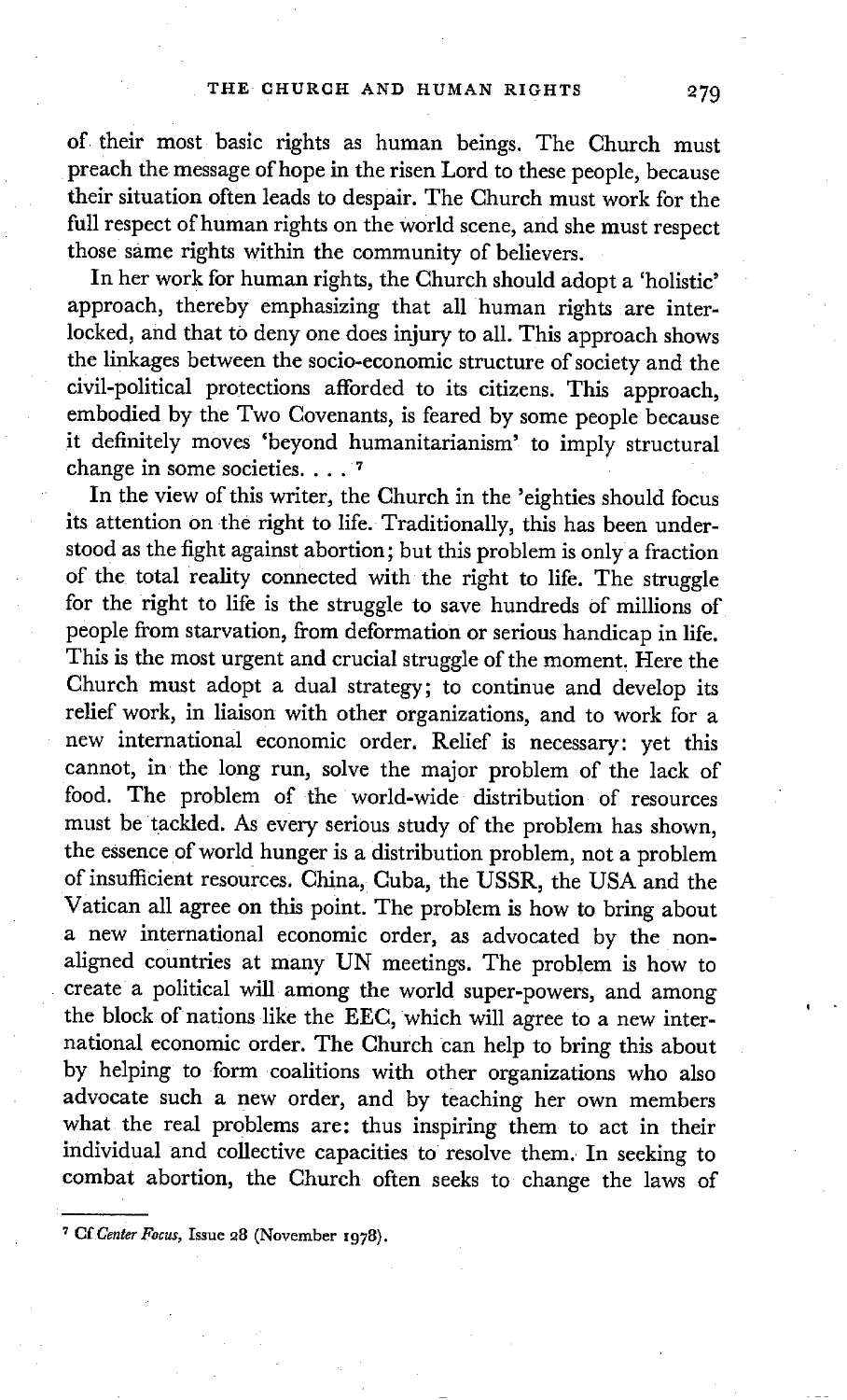States. In seeking to combat the problem of world hunger and the problem of distribution of human resources, she must also seek to change the laws of nations and of the international economic order. This may seem a far cry from the Gospel; but it might well be seen as the contemporary equivalent of the command of the Lord, 'Give them something to eat yourselves'.<sup>8</sup>

Furthermore, the right to life is the right to a dignified life, to a certain quality of life. But the quality of life is seriously impaired for millions of people, due to the problem of unemployment. Unemployment diminishes the human person, it makes that person feel unwanted, even unnecessary to the life of this world. Unemploy: ment itself is also a result of the socio-economic order. Its root cause, like that of world hunger and the problem of distribution of resources, lies in the present international economic order. In working to change this present order, the Church is not only saving human lives; it is also helping to guarantee the quality of human life.

Again, in defence of the right to life, the Church, at all levels, must take an unequivocal stance against the arms race and the stockpiling of munitions. This will inevitably bring her into confrontation with the military-industrial complexes of the East and the West. It is not a stance that will be welcomed by those in high places, or even by many of church membership. But it must be taken in the name of humankind's present and future, simply because the arms industry absorbs badly needed resources and puts the future of the race in deadly peril. Hence a committed stand on nuclear power will also have to be taken by the Church.

In defence of the right to life, the Church must take a strong and unequivocal stance against physical violence and maltreatment or torture of individuals. She must encourage her members to speak out, to denounce such acts, whenever they are known. Too often a curtain of silence protects these acts of brutality to the human person; and often believers form part of the curtain of silence. The Church should reject violence from whatever quarter, whether it be from the State or from terrorist groups. Furthermore, she should encourage and teach people in the ways of non-violence; People frequently resort to violence because they know of no other way of protecting or gaining their rights.

All these suggestions constitute a distinct challenge and a full programme for the Church in the 'eighties. A national Church

**s Mt x4, I6.**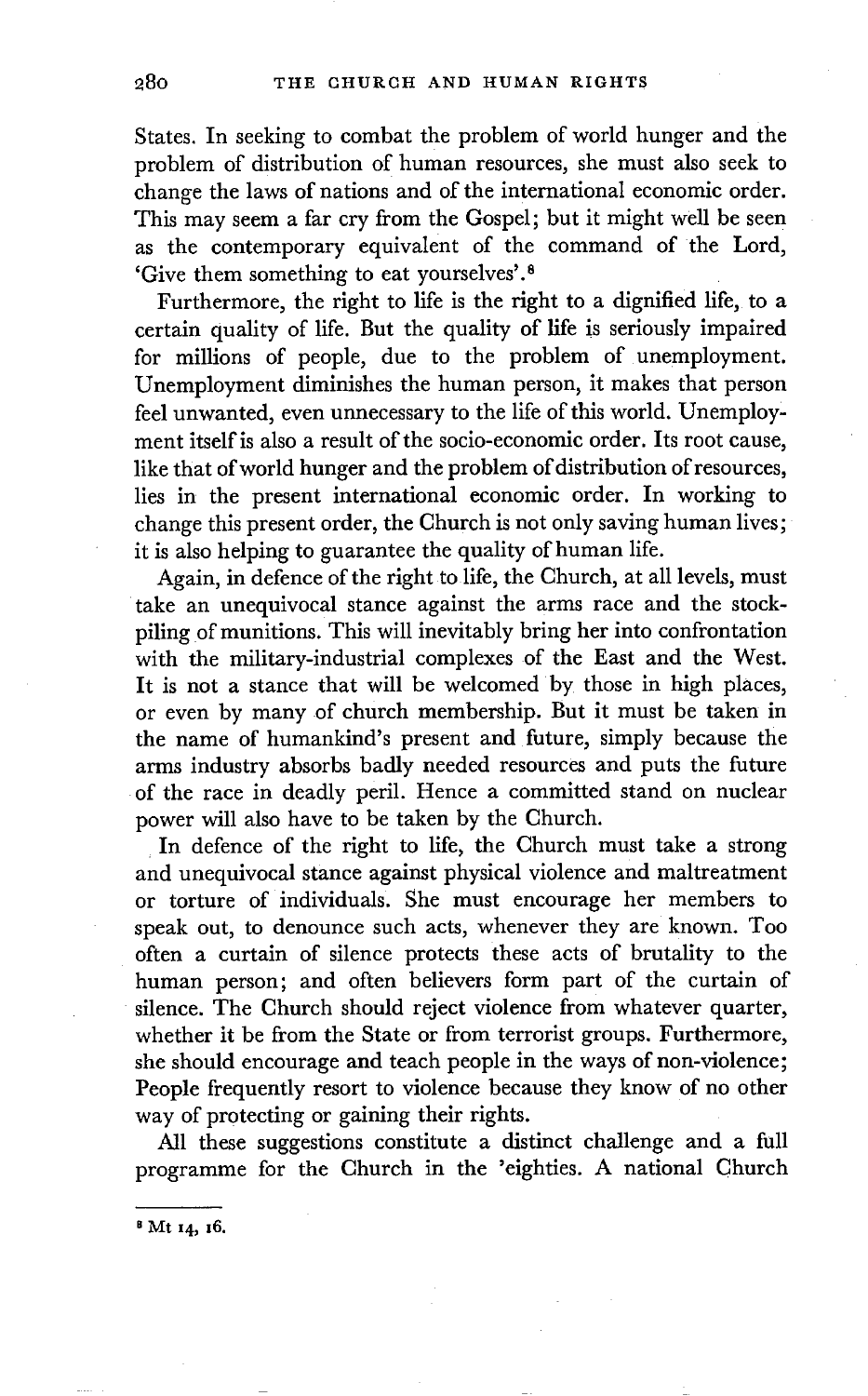which throws all its resources and influence behind the campaign against abortion, and is lack-lustre in the greater struggle for life outlined above, is myopic in its vision of human reality, an infant in the struggle for justice, and is in no sense a mature and adult witness to the love of God for his people.

The Church may seek to defend the dignity of the human person in the modern world; but she must also ensure that this dignity is respected within the community of believers. Here, all is far from well. It is sad to have to say that within the Church herself, the person is sometimes not accorded full dignity: women, for example. 9 For women to have full rights within the Catholic Church they must be given new tasks, and above all their dignity as persons must be acknowledged in the Church's teaching and preaching. This will require a more adequate theology of woman, of man, of sexuality. It will require a more adequate theology of the human person. The Church has already set out; but the journey has only begun. Similarly, it is encouraging to witness the beginnings of involvement of women in apostolic commitment and in church councils on parish, diocesan and Vatican levels. This again is the first step towards total franchise. Furthermore, the Church has not only to reform its structures and offices in relation to women; it must also reform the language it uses, which is 'sexist' and offensive to so many women who have come to a new consciousness of their own dignity as persons. In hope, the Church will carry out these reforms in the next decade; she will learn to give a full role in her community to all those who share the Spirit of Christ, irrespective of sex. This Would be a major achievement within the community of believers.

A second area where human rights must be given full respect is within the Church's legal system. Here, she should exercise mercy as well as justice. In the scriptures, the concepts of justice and mercy are usually intertwined. The Church is aware of this, and in her practice has often pleaded with States to grant amnesty or pardon to those whom they consider as dissenters. Yet, within the community of believers, the Church is extremely reluctant to show mercy. She is unwilling to grant an amnesty or to give a pardon to those who are dissenters in terms of opinions, or to those who have, in one way or another, expressed dissent by transgressing the Church's laws. If laws are of God, so is the granting of mercy. One can think,

<sup>&</sup>lt;sup>9</sup> Cf Sr Elizabeth Carroll, letter from the Centre of Concern, 18 February 1978; and an account of the Houston Conference on Women, in *America,* I7 July x978.